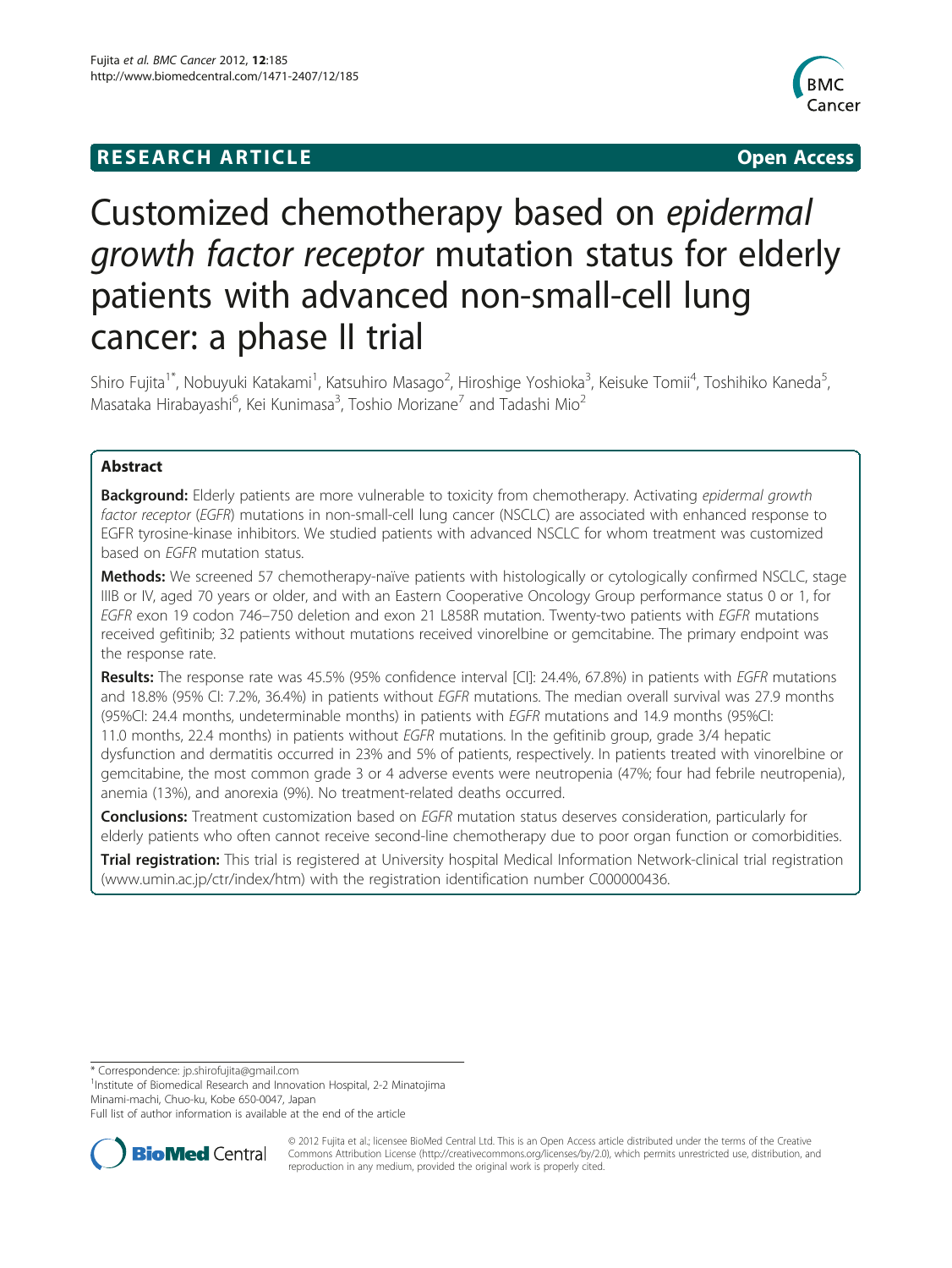# Background

In many developed countries, lung cancer is the leading cause of cancer death for both men and women. Approximately 80% to 85% of lung cancer subtypes are nonsmall-cell lung cancer (NSCLC). Like other solid tumors, NSCLC primarily occurs in the elderly and most patients are diagnosed with advanced disease that is unsuitable for surgery [\[1](#page-7-0),[2](#page-7-0)]. As the geriatric population inexorably increases, more elderly patients with NSCLC will receive anticancer agents for palliative intent. Because definite potential exists for higher toxicity, attributed to progressive organ failure and comorbidities, single-agent chemotherapy (using a third-generation agent) along with platinum-based combinations is recommended for the treatment of this population [\[3,4](#page-7-0)].

Theoretically, drug-induced adverse events (AEs) are avoidable while maintaining anti-tumor effects by targeting the critical molecule that drives proliferation of and is solely present in cancer cells. After the success of imatinib for treatment of BCR-ABL-dependent chronic myelogenous leukemia [\[5](#page-7-0)[,6](#page-8-0)], understanding the molecular basis of human cancer has been exploited to provide targeted drugs. The epidermal growth factor receptor (EGFR) is a receptor tyrosine kinase (TK) of the ErbB family that has been implicated in cell proliferation and survival [\[7](#page-8-0)]. EGFR is a target of the tyrosine kinase inhibitor (TKI) gefitinib (Iressa; AstraZeneca, Macclesfield, United Kingdom), which has been approved for NSCLC treatment in many countries. The EGFR-TKIs achieved responses of approximately 10% in phase III clinical trials in patients with previously treated, unselected patients with advanced NSCLC [[8,9\]](#page-8-0). Responses of EGFR-TKIs were more likely among certain patients: women, never- or light-smokers, patients with adenocarcinoma, and Asians [[10-12](#page-8-0)]. In 2004, somatic mutations in the kinase domain of EGFR were predominantly found in these patients and were linked to EGFR-TKI sensitivity [[13-15](#page-8-0)]. More than 90% of these mutations are observed in two hotspots: in-frame deletions including amino acids at codons 747 to 749 in exon 19, and an amino acid substitution at codon 858 (L858R) in exon 21 [[16-18](#page-8-0)]. These mutations are postulated to mediate oncogenic effects by altering downstream signaling and anti-apoptotic mechanisms [[13-15](#page-8-0)]. Prior trials confirmed that the response rate to EGFR-TKI in NSCLC patients with EGFR mutations is approximately 70– 80% [\[12,19,20\]](#page-8-0), and results of recent phase III trials showed that the oral EGFR-TKI gefitinib has a superior progression-free survival (PFS) to standard chemotherapy as the first-line therapy for NSCLC with mutated EGFR [\[21,22\]](#page-8-0).

Mutations are found frequently in individuals of East-Asian ethnicity (30%), and there are expected clinical benefits to gefitinib treatment in these patients [\[23\]](#page-8-0). For

elderly patients with advanced NSCLC and wild-type EGFR, single-agent chemotherapy with a third-generation agent can be considered to be a recommended option. To maximize the effect of treatment, customized treatment based on EGFR mutation status would be mandatory. To evaluate the clinical feasibility and efficacy of such customized therapies, we conducted a prospective clinical trial that included patient assignment based on EGFR mutation status.

# **Methods**

# **Eligibility**

The study was a phase II, open-label, non-randomized, multicenter study (a phase II study of Iressa versus Vinorelbine or gemcitAbine in chemo-naïve elderly patients with advanced Non-small-cell lung cancer based on epidermal growth factor receptor mutation status: IVAN Trial; University hospital Medical Information Network-clinical trial registration number, C000000436). Patients enrolled in the present study had measurable, pathologically confirmed stage IIIB or IV NSCLC and were aged 70 years or older. Availability of archived tumor tissue or pleural/pericardial fluid for evaluation of EGFR mutation status was required for enrollment. Other eligibility criteria included written informed consent; no prior chemotherapy; Eastern Cooperative Oncology Group (ECOG) performance status (PS) 0 or 1; adequate bone marrow, renal, and hepatic function; and a life expectancy of at least 3 months. Exclusion criteria included symptomatic brain metastasis, any evidence of interstitial lung disease on chest computed tomography examination, other co-existing malignancies or malignancies diagnosed within the last 5 years other than carcinoma in situ, history of congestive heart failure, unstable angina pectoris or recent history (within 6 months) of acute myocardial infarction, uncontrolled cardiac arrhythmia, severe psychiatric illness, or concurrent disease or condition that would have made the patient inappropriate for study participation. The local ethical committees (the Research Ethics Committee of the Institute of Biomedical Research and Innovation, the Ethics Committee of Kyoto University Graduate School and Faculty of Medicine, the Clinical Research Approval Committee and the Medical Ethics Committee of Kurashiki Central Hospital, the Ethics Committee for Clinical Research of Kobe City Medical Center General Hospital, the Research Ethics Committee of Kobe City Medical Center West Hospital, and the institutional review board at the Hyogo Prefectural Amagasaki Hospital) approved the study, and written informed consent was obtained from each patient. The study was conducted in accordance with the Helsinki declaration.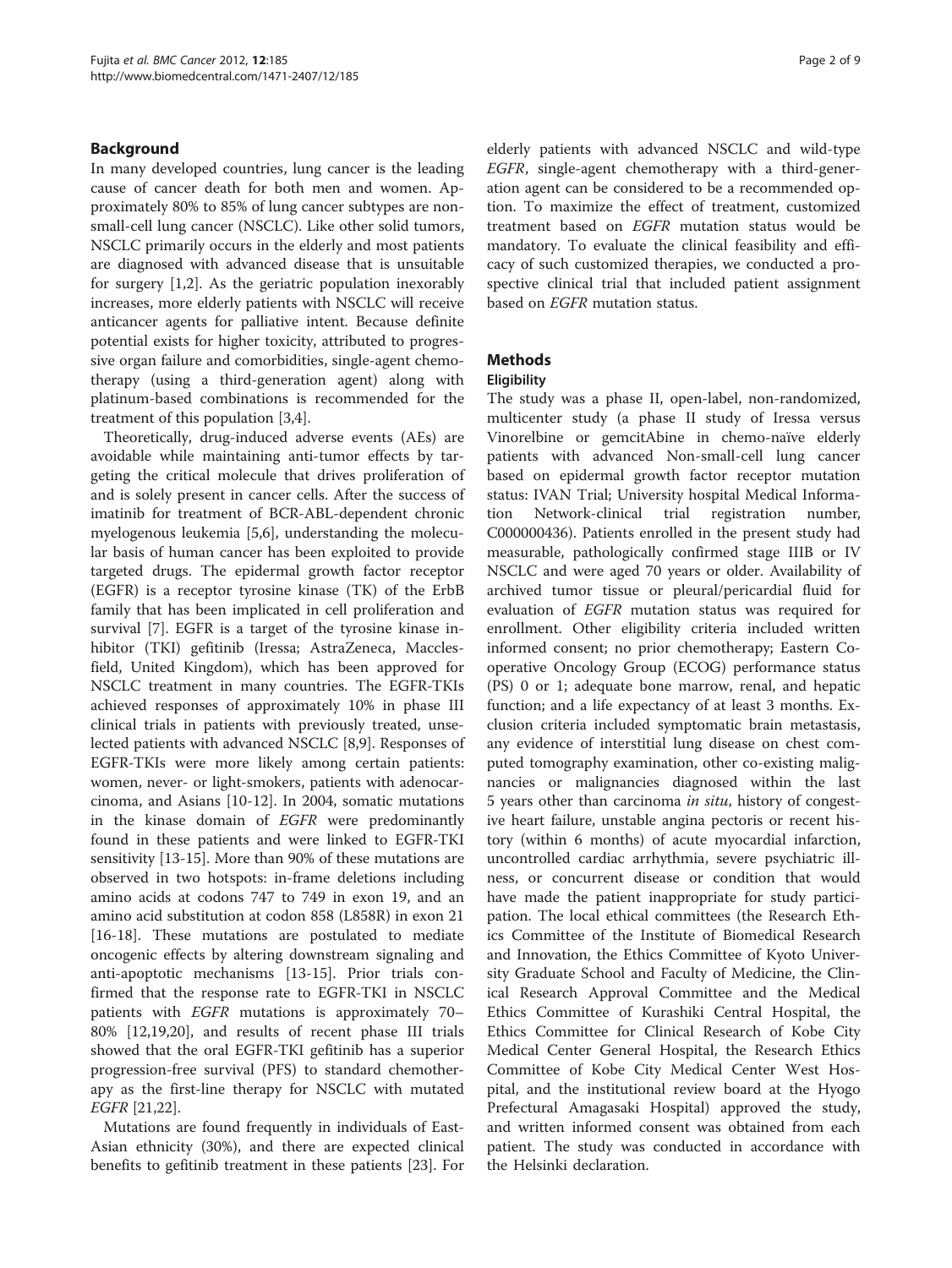#### EGFR mutation screening

In the current open-label study, treatment was assigned based on EGFR mutation status. First, the EGFR gene mutational status of a biopsy specimen from each patient was evaluated. Initially, patients were screened for EGFR mutations in a commercial central laboratory at SRL in Tokyo. Both the exon 19 deletion mutation and the L858R point mutation were screened by direct sequencing, as described previously [\[13\]](#page-8-0). The T790M mutation, which was reported to be associated with resistance to EGFR-TKI therapy, was also checked, and the patient was excluded from the study if this mutation was detected [[24](#page-8-0)]. From June 1, 2007, outsourcing of EGFR genetic testing was covered by government insurance in Japan, and the protocol was amended to allow the outsourcing from each institution to commercial clinical laboratories, either at Mitsubishi Chemical Medience in Tokyo (peptide nucleic acid-locked nucleic acid PCR clamp method) [[25\]](#page-8-0) or BML, Inc. in Tokyo (PCR-invader assay) [[26\]](#page-8-0). During the study period, the methodology for EGFR mutation detection was substantially improved, and direct sequencing was substituted with highly-sensitive, advanced-generation detecting technology available in Japan.

#### Treatment plan

Patients whose tumor contained an EGFR activating mutation received gefitinib (250 mg per day orally). In the present study, gefitinib was selected as the EGFR-TKI. Gefitinib was first approved in Japan for treatment of patients with advanced NSCLC on July 5th, 2002, and Japanese oncologists had already acquired considerable experience with this drug at the beginning of the present study. Patients with no EGFR activating mutation were treated with cytotoxic chemotherapy: either vinorelbine  $25 \text{ mg/m}^2$  on Day 1 and 8 (the recommended dose in Japan) or gemcitabine 1000 mg/m<sup>2</sup> on Day 1 and 8. The choice of the chemotherapy regimen was at the discretion of the attending physician, and a total of three to six cycles of treatment were required for either treatment regimen. Treatment was continued until progression of the disease (PD), development of unacceptable toxicity, patients' request, or completion of the treatment. Further therapy after PD was permitted in the protocol.

Dose modification of gefitinib, vinorelbine, or gemcitabine was allowed according to the protocol. The gefitinib dosing schedule could be modified to every second day for patients with severe toxicity: pulmonary toxicity (except for cough, forced expiratory volume in 1 second, hiccoughs, interstitial pneumonitis/pulmonary infiltrates)  $\geq$  grade 2, or grade 3/4 diarrhea, mucositis, liver dysfunction, hematologic toxicity, skin toxicity, or ocular toxicity. For vinorelbine, a maximum of one dose

reduction (25 to 20 mg/m<sup>2</sup>) was allowed based on the following criteria: neutropenic fever, ileus ≥ grade 2, nonhematological toxicity (except for nausea, hyponatremia, body weight loss, anorexia, and alopecia) ≥ grade 3, grade 4 neutropenia and/or thrombocytopenia. Regarding gemcitabine, a maximum of one dose reduction (1000 to  $800 \text{ mg/m}^2$ ) was allowed based on the following criteria: neutropenic fever, interstitial pneumonitis or pulmonary fibrosis ≥ grade 1, non-hematological toxicity (except for nausea, hyponatremia, body weight loss, anorexia, and alopecia) ≥ grade 3, grade 4 neutropenia and/or thrombocytopenia.

The primary outcome of the study was the objective response rate (ORR): partial plus complete response based on the Response Evaluation Criteria in Solid Tumors [\[27](#page-8-0)]. The present study was designed to detect a response rate of 65% in the gefitinib group compared with a minimal, clinically meaningful response rate of 30%. It was estimated before starting the present study that 20 eligible patients would allow the study to have 80% power to detect this difference, with an alpha level of 0.05. The drop rate was considered to be 10%, and a total of 22 patients would need to be enrolled in the gefitinib group. We estimated that the frequency of NSCLC with EGFR mutations accounted for 25% of the total NSCLC population, based on the results of the preprotocol survey regarding the number of newly referred advanced NSCLC patients to two hospitals (Kyoto University Hospital and the Institute of Biomedical Research and Innovation Hospital; data not shown). To enroll 22 patients in the gefitinib group, 88 patients would need to be screened, and 66 of the 88 patients were expected to have tumors with wild-type EGFR. To detect a response rate of 20% compared with a minimal, clinically meaningful response rate of 5% in the single-agent chemotherapy group, 27 patients were required to maintain more than 80% power to detect this difference, with an alpha level of 0.05. Sixty-six patients, estimated in the pre-protocol period, were sufficient. We expected that patients who had predictive factors for containing an EGFR mutation (i.e. female, East-Asian origin, adenocarcinoma, and no history of smoking) were more likely to be recruited in our trial. In other words, patients with wild-type *EGFR* would be less likely to be enrolled. In this case, 27 patients were minimally required to detect the difference in the single-agent chemotherapy group. The drop rate was considered to be 10%, and a total of 30 patients would need to be enrolled in the single-agent chemotherapy group.

Planned secondary outcomes included the disease control rate, 1-year survival rate, overall survival (OS), time to treatment failure (TTF), and toxicity. Disease control was defined as the best response out of complete response, partial response, or stable disease, which was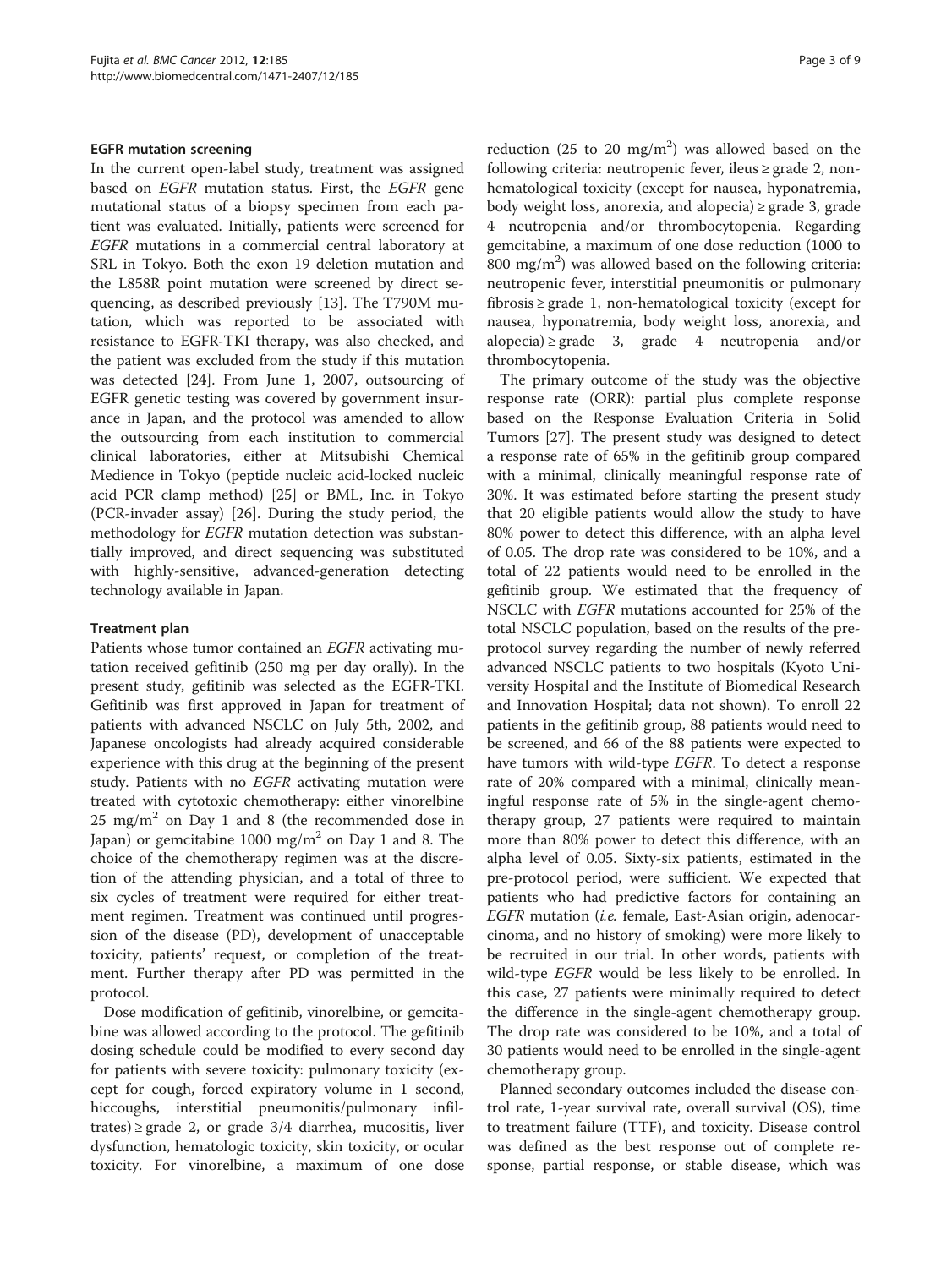confirmed and sustained for 4 weeks or longer. TTF was measured from the start date of treatment to the date of discontinuation of the study treatment, occurrence of PD, or death by any cause (whichever occurred earlier). If intolerable toxicity or discontinuation of treatment secondary to toxicity occurred, the patient was considered assessable but was classified as a treatment failure.

During treatment, assessments were performed every 6 weeks until disease progression. Events were confirmed twice via source-document verification at site visits or delivered radiographic data by members of the data center and the investigators.

Safety was monitored by clinical AEs, laboratory (hematology and clinical chemistry) testing, radiographic information, and collection of vital signs, weight, and ECOG PS status. AE severity was graded based on the National Cancer Institute Common Toxicity Criteria (version 3.0). Interstitial pneumonitis was the most serious concern related to gefitinib treatment because this event has been noted in patients taking gefitinib.

OS and TTF were estimated by the Kaplan–Meier method, and the therapy arms were compared by logrank test. Categorical variables were analyzed by Fisher's exact test or  $X^2$  test. Continuous variables were assessed with unpaired  $t$ -tests or the Mann–Whitney  $U$ -test. Statistical analyses were performed using JMP version 6 (SAS Institute, Cary, NC, USA) and R software version 2.8.1 (R Foundation for Statistical Computing, Vienna, Austria).

# Results

# Accrual

Enrollment started in July 2006. From June 2007, the rate of enrollment slowed, mainly because government insurance coverage of EGFR genetic analysis had begun in Japan, and the benefit of enrollment in the present study was substantially lessened. The last patient was enrolled in April 2009. The data cut-off date used for the present report was February 10, 2011.

#### Patients

Fifty-seven patients were screened from July 2006 to April 2009 (Figure 1). Mutational analysis for one patient was unsuccessful because the amount of the specimen was insufficient. During analyses, two patients suffered serious illnesses not related to their cancer (acute atherothrombotic ischemic stroke of the right cerebrum in one patient and congestive heart failure due to constrictive pericarditis in another patient). These patients were deemed ineligible. Of the remaining 54 patients, 22 patients (41%) harbored mutations and 32 patients' tumors were wild type. There was no patient whose tumor revealed the T790M mutation in exon 20, and all 54 patients were enrolled in the study. The



demographic information of the patients is summarized in Table [1.](#page-4-0) As expected, some imbalances were observed between the treatment groups; more never-smokers (73% vs. 41%) and patients with adenocarcinoma histology (95% vs. 50%) were in the gefitinib group. These imbalances seemed to reflect the epidemiologic features of NSCLC harboring activating EGFR mutations. At the data cut-off, the median follow up was 15.8 months.

#### Response and survival of the gefitinib group

A summary of the tumor response is shown in Table [2](#page-4-0). The ORR was 45.5% (95% confidence interval [CI], 24.4–67.8%) and disease control rate was 86.4% (95% CI, 65.1–97.1%) for the gefitinib group. Eleven patients had died among the gefitinib group. The Kaplan–Meier estimate of the median TTF was 9.7 months (Figure [2\)](#page-4-0) and the median survival time (MST) was 27.9 months (Figure [3\)](#page-4-0). The 1-year OS rate was 90.0%.

# Response and survival of the vinorelbine/gemcitabine group

As shown in Table [2,](#page-4-0) the ORR was 18.8% (95% CI, 7.2– 36.4%) and the disease control rate was 56.3% (95% CI, 37.7–73.6%) for the vinorelbine (VNR)/gemcitabine (GEM) group. Twenty-two patients had died among the VNR/GEM group. The Kaplan–Meier estimate of the median TTF was 2.9 months (Figure [4](#page-5-0)) and MST was 14.9 months (Figure [5](#page-5-0)). The 1-year OS rate was 60.1%.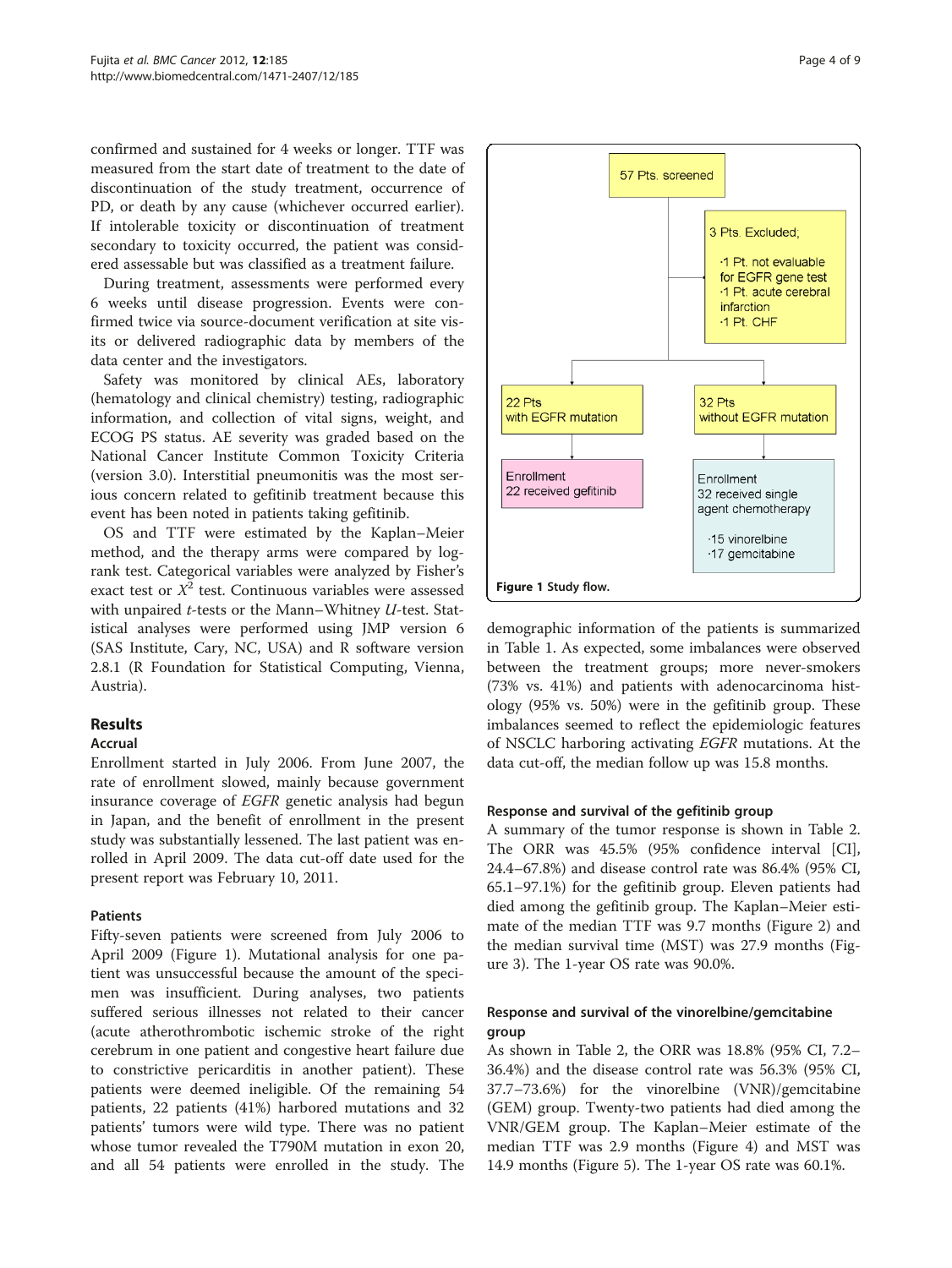<span id="page-4-0"></span>

|                        | All            | Gefitinib      | <b>VNR or GEM</b> | P       |
|------------------------|----------------|----------------|-------------------|---------|
| Age (years)            |                |                |                   |         |
| Median (range)         | 80 (71-89)     | 81 (71-85)     | 79 (72-89)        | 0.11    |
| Male:Female            | 20:34          | 5:17           | 15:17             | 0.09    |
| ECOG PS                |                |                |                   |         |
| 0:1                    | 12:42          | 8:14           | 4:28              | 0.05    |
| Histology              |                |                |                   |         |
| Adeno                  | 37             | 21             | 16                | < 0.001 |
| Squamous               | 8              | 1              | 7                 |         |
| Other                  | 9              | $\mathbf 0$    | 9                 |         |
| Smoking history        |                |                |                   |         |
| Never                  | 29             | 16             | 13                | 0.03    |
| Former / current       | 25             | 6              | 19                |         |
| Mutation type          |                |                |                   |         |
| Exon 19 del            | 6              | 6              |                   |         |
| Exon 21 L858R          | 14             | 14             |                   |         |
| Ex19del + L858R        | $\overline{2}$ | $\overline{2}$ |                   |         |
| Clinical stage         |                |                |                   |         |
| <b>IIIB</b>            | 20             | 9              | 11                | 0.78    |
| $\mathsf{I}\mathsf{V}$ | 34             | 13             | 21                |         |

ECOG PS: Eastern Cooperative Oncology Group Performance Status; GEM: gemcitabine; VNR: vinorelbine.

#### Comparison with regard to efficacy between the two groups

The baseline characteristics were different between the gefitinib and VNR/GEM groups because of the nonrandomized nature of the study; however, a statistically significant difference was found regarding the disease control rate (86.4% vs. 56.3%;  $P = 0.035$ ), but not regarding the ORR (45.5% vs. 18.8%;  $P = 0.067$ ). Concerning the TTF, a statistically significant difference was observed between the groups (log-rank test;  $P = 0.0008$ ; Figure [6\)](#page-5-0). Additionally, a significantly longer OS was noted in the gefitinib group compared with the VNR/ GEM group (log-rank test;  $P = 0.016$ ; Figure [7](#page-5-0)), although there was a distinct difference between tumors in each

Table 2 Best response according to RECIST in both groups

|                     | Gefitinib $(N = 22)$ | VNR or GEM $(N = 32)$ |
|---------------------|----------------------|-----------------------|
| Complete response   | $\left( \right)$     | $\left( \right)$      |
| Partial response    | 10 (45.5%)           | 6(18.8%)              |
| Stable disease      | $9(40.9\%)$          | 12 (37.5%)            |
| Progressive disease | 1(4.5%)              | 6(18.8%)              |
| Not evaluable       | $2(9.1\%)$           | 8 (25.0%)             |

GEM: gemcitabine; RECIST: Response Evaluation Criteria in Solid Tumors; VNR: vinorelbine.



group with regard to the EGFR mutation status. For all patients, the MST was 19.7 months (Figure [8](#page-6-0)).

#### Second-line therapy

Of the 22 patients assigned to gefitinib, 14 received chemotherapy, 5 received radiotherapy, and 8 received EGFR-TKI (six received erlotinib, two underwent rechallenge with gefitinib); 2 received no therapy poststudy. Of the 32 patients assigned to single-agent chemotherapy, 14 received second-line chemotherapy, 8 received radiotherapy, and 15 patients received EGFR-TKI (nine received erlotinib and six received gefitinib); five patients received no therapy post-study. No patient in the single-agent chemotherapy group was in the protocol-treatment phase.

#### **Toxicity**

Toxicity information was available for all 54 treated patients. Treatment-related AEs were observed in 52 of the 54 treated patients. No treatment-related deaths occured in the gefitinib or VNR/GEM groups. AEs occurring in more than 10% of either treatment group are listed in Table [3](#page-6-0). In the gefitinib group, skin-related AEs

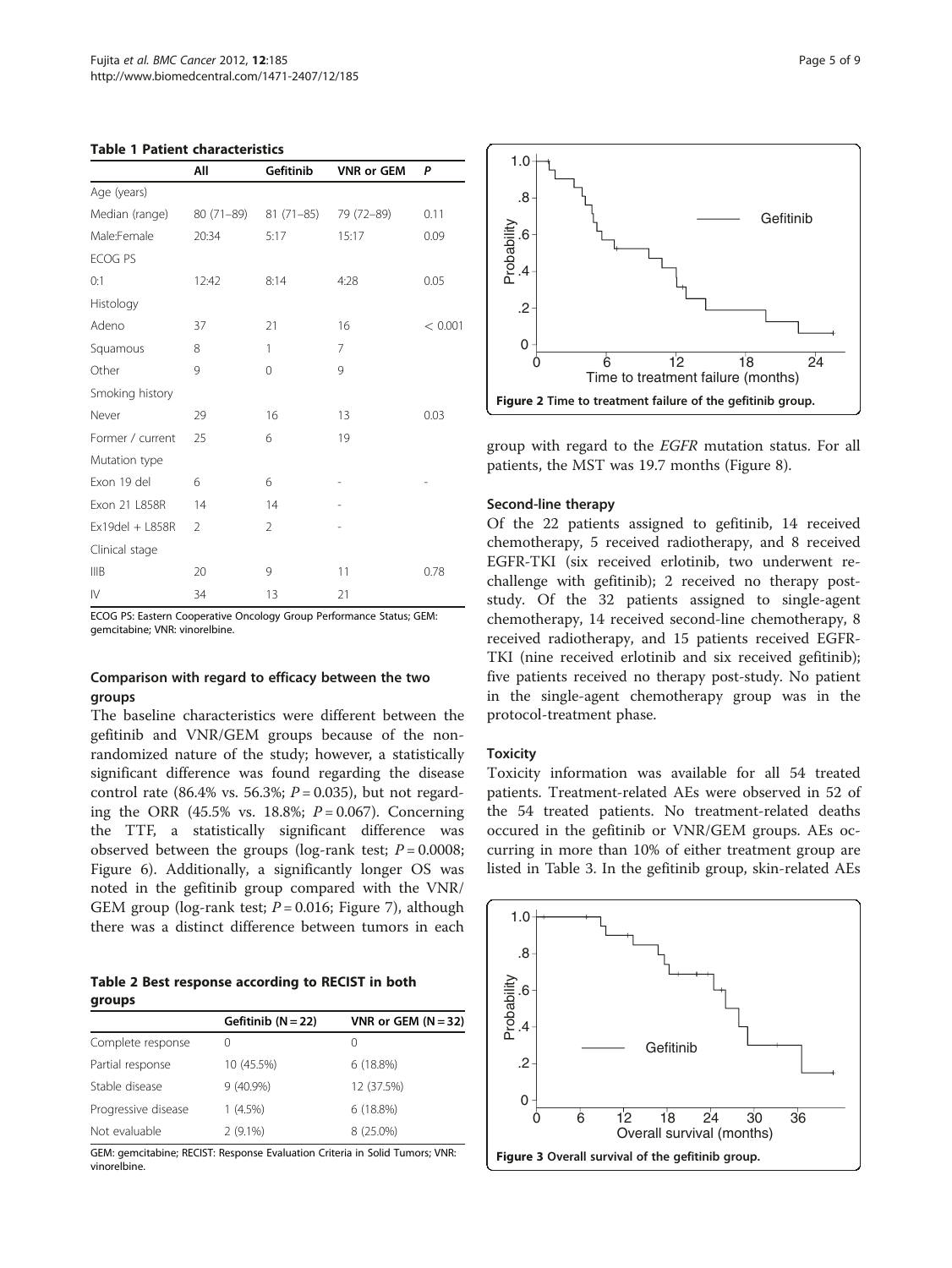<span id="page-5-0"></span>

were observed in 14 of 22 patients (64%), and the most frequently occurring grade 3 or worse AE was elevation of aminotransferase. No interstitial lung disease was observed. Eleven patients (52%) in the gefitinib group had at least one drug discontinuation due to AEs; elevation of aminotransferases in six patients and skin toxicity in five patients.

As expected, hematologic AEs were common in the VNR/GEM group (Table [3](#page-6-0)). Grade 3 or 4 neutropenia, anemia, and thrombocytopenia occurred in 15 patients (47%), four patients (13%), and one patient (3%), respectively. Febrile neutropenia was observed in four patients (13%). The most common grade 3 or 4 non-hematologic AE in the VNR/GEM group was anorexia followed by fatigue, nausea, and hyponatremia. Dose reduction or treatment delay was documented in 14 patients (44%) due to neutropenia or neutropenic fever (eight patients), fever (three patients), patients' request (two patients), or grade 3 constipation (one patient).

# Discussion

In the present study, the median TTF and MST of patients with mutated EGFR (treated with gefitinib) were





9.7 months and 27.9 months, respectively, which were comparable to the results of two recent trials. The North East Japan 002 Gefitinib Study Group conducted a phase III trial comparing an EGFR mutation-positive group of patients receiving gefitinib with carboplatin plus paclitaxel [\[21\]](#page-8-0). In the planned interim analysis, the PFS was significantly longer in the gefitinib group and the study was terminated. The gefitinib group had a significantly longer PFS compared with the chemotherapy group (10.8 months vs. 5.4 months, respectively; hazard ratio, 0.30;  $P < 0.001$ ). The MST for the gefitinib group was 30.5 months. Mitsudomi et al., from the West Japan Thoracic Oncology Group, compared gefitinib with cisplatin plus docetaxel as the first-line treatment for advanced NSCLC with EGFR mutations [[22\]](#page-8-0). The gefitinib group had a significantly longer PFS compared with the cisplatin plus docetaxel group, with a median PFS of 9.2 months vs. 6.3 months, respectively (hazard ratio, 0.489;  $P < 0.0001$ ). These results represent a milestone toward "tailor-made" therapy for NSCLC and gefitinib

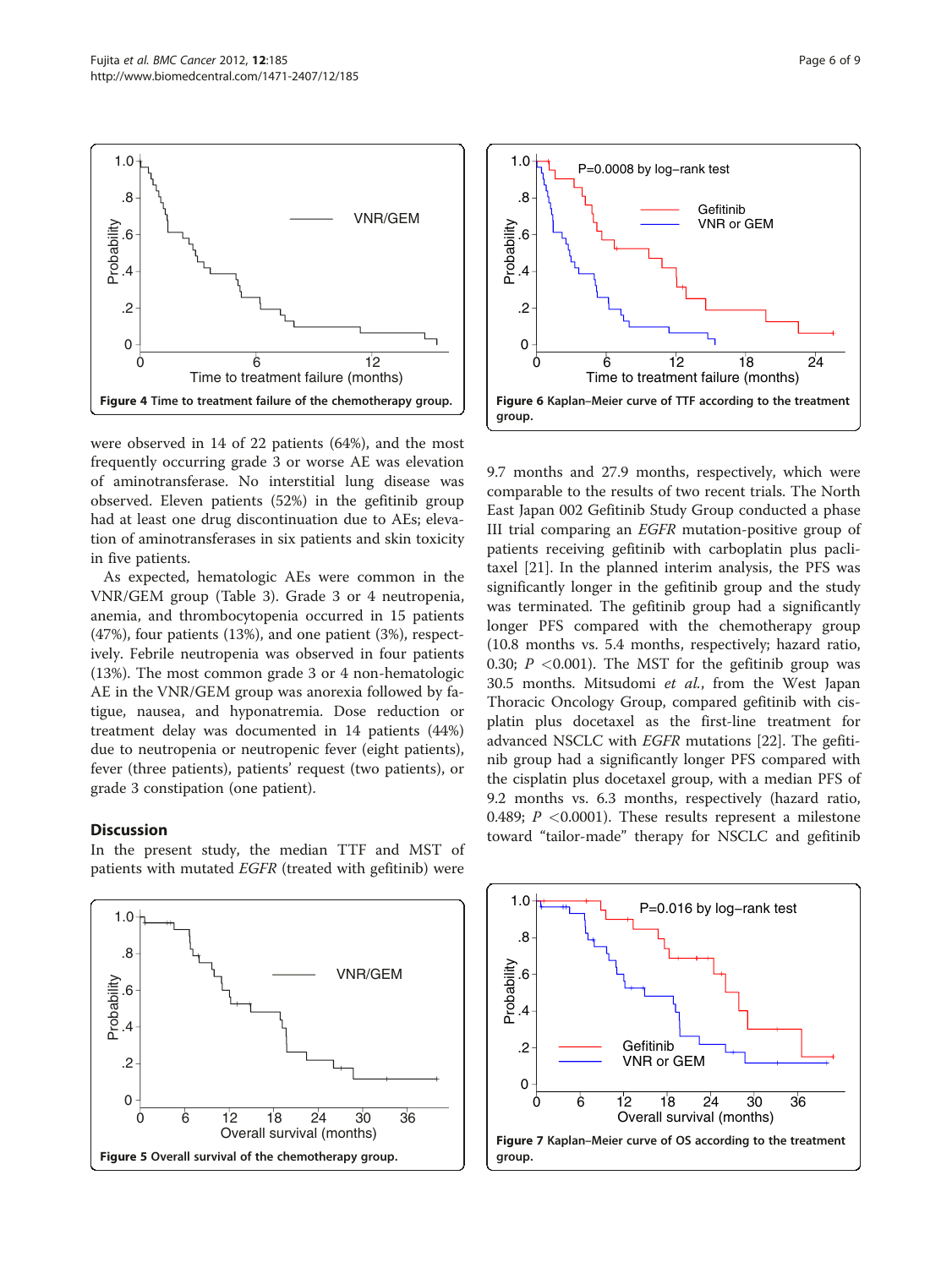<span id="page-6-0"></span>

has been recently registered as the first-line treatment for NSCLC patients with EGFR activating mutations in Europe. Elderly patients have less of a chance of receiving second-line chemotherapy compared with their younger counterparts, due to poor organ function and/or comorbidities [[28\]](#page-8-0), and many elderly patients with relapsed or refractory NSCLC after first-line chemotherapy are deemed unfit for second-line chemotherapy [\[29\]](#page-8-0). Upfront administration of the most effective regimen (i.e., a regimen that is expected to have the longest PFS) is needed for these patients. The use of first-line gefitinib is valuable for elderly patients with EGFR mutant NSCLC.

No significant unexpected toxicity was found in the gefitinib group. Similar to other EGFR-targeted agents, skin-related AEs were the most common toxicity observed. No interstitial lung disease was reported. The Grade 3 to 4 elevation of alanine aminotransferase (ALT) and aspartate aminotransferase (AST) was observed in 22.7% and 13.6% of patients who received gefitinib, respectively. This result was comparable to previous studies conducted in Japan. The most common toxicity criteria (CTC)-AE grade 3 or 4 toxicity reported in the gefitinib group of the North East Japan 002 trial was aminotransferase elevation (26.3%) [\[21](#page-8-0)]. In the West Japan Thoracic Oncology Group 3405 trial, 14 of 87 patients (16.1%) experienced CTC-AE grade 3 or 4 AST elevation, and grade 3 or 4 ALT elevation was observed in 24 of 87 patients (27.6%) [\[22](#page-8-0)]. This liver enzyme elevation is almost always reversible; however, it may cause a decrease in dose intensity and may lessen efficacy.

The ORR in the gefitinib group was 45%, which seemed to be low compared with that reported in the literature [\[12,19,20\]](#page-8-0). One cause may be the high drugdiscontinuation rate due to AEs. In the gefitinib group, 11 patients (50%) had drug discontinuation and dose intensity was lessened, which explains the low ORR in the gefitinib group. In the present study, all participants

| Gefitinib $(N = 22)$  | <b>All Grades</b> | CTC Grade 3 or 4 |
|-----------------------|-------------------|------------------|
| Skin-related AEs      | 14 (63.6%)        | $1(4.5\%)$       |
| ALT                   | 14 (63.6%)        | 5 (22.7%)        |
| AST                   | 12 (54.5%)        | 3 (13.6%)        |
| Anemia                | 11 (50.0%)        | 0                |
| Hypoalbminemia        | $9(40.9\%)$       | $\Omega$         |
| Anorexia              | 6(27.3%)          | 0                |
| Fatigue               | 6(27.3%)          | 0                |
| Diarrhea              | 6(27.3%)          | 0                |
| ALP                   | 6(27.3%)          | 0                |
| VNR or GEM $(N = 32)$ | <b>All Grades</b> | CTC Grade 3 or 4 |
| Anemia                | 23 (71.9%)        | 4 (12.5%)        |
| Leukocytopenia        | 21 (65.6%)        | 15 (46.9%)       |
| Neutropenia           | 20 (62.5%)        | 15 (46.9%)       |
| Fatigue               | 18 (56.3%)        | $2(6.3\%)$       |
| Anorexia              | 12 (37.5%)        | $3(9.4\%)$       |
| Thrombocytopenia      | 12 (37.5%)        | $1(3.1\%)$       |
| ALT                   | 12 (37.5%)        | 0                |
| Nausea                | 11 (34.4%)        | 2(6.3%)          |
| Constipation          | $9(28.1\%)$       | $1(3.1\%)$       |
| <b>AST</b>            | $9(28.1\%)$       | 0                |
| Hyponatremia          | $5(15.6\%)$       | $2(6.3\%)$       |
| Hyperkalemia          | 5(15.6%)          | 0                |
| Hypocalcemia          | 5(15.6%)          | 0                |
| Febrile neutropenia   | 4 (12.5%)         | 4 (12.5%)        |

AE: adverse event; ALT: alanine aminotransferase; ALP: alkaline phosphatase; AST: aspartate aminotransferase; CTC: common toxicity criteria; GEM: gemcitabine; VNR: vinorelbine.

were aged 70 years or older, and the median age of the enrolled patients was 80 in the entire treatment population. Age-related decreases in organ function have the potential to increase drug-related toxicity in the elderly, although chronological age itself should not preclude appropriate treatment. Given the favorable TTF and OS in the gefitinib group, gefitinib was just as effective in the elderly with mutated EGFR compared with their younger counterparts. A comprehensive guide on dose adjustments in this population is mandatory, even for this recently developed, molecular-targeted agent.

Monotherapy with vinorelbine, gemcitabine, or docetaxel is still reasonable for patients with NSCLC of unknown *EGFR* mutation status (*i.e.*, both *EGFR* mutation-positive and -negative groups combined). In the key phase III study ELVIS (the Elderly Lung Cancer Vinorelbine Italian Study) [\[30,31](#page-8-0)], 161 chemotherapynaïve patients ( $\geq 70$  years old) were randomized to receive vinorelbine or best supportive care. The ORR was 20% and 1-year survival rate was 32% for patients

Table 3 Adverse events (AEs) occurring in more than 10% of either treatment group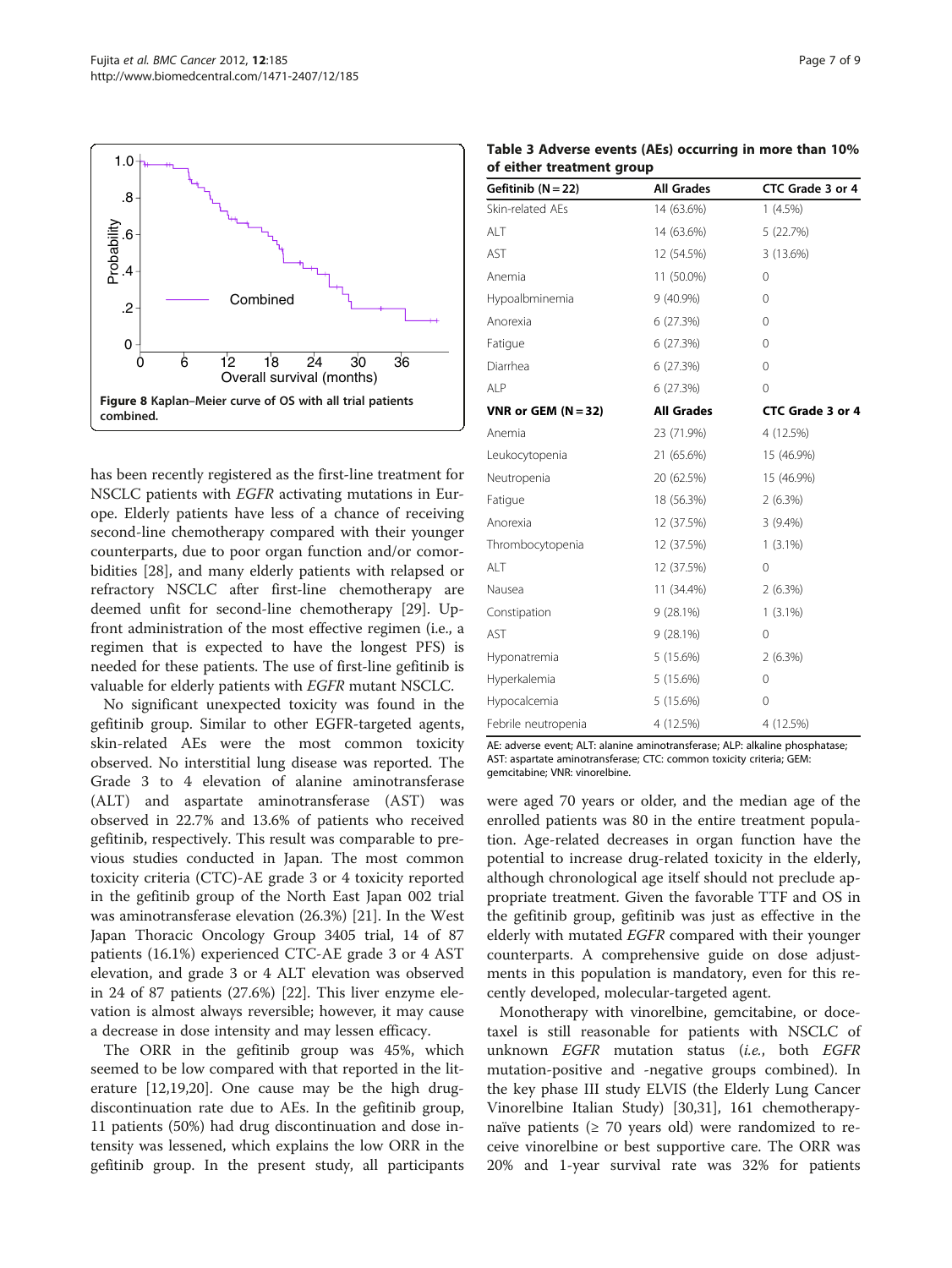<span id="page-7-0"></span>receiving vinorelbine, and a significant survival benefit was recorded compared with the control group. In another key phase III study, the Multicenter Italian Lung Cancer in the Elderly Study, 700 patients were randomized to receive single-agent chemotherapy with vinorelbine or gemcitabine, or combination therapy with vinorelbine plus gemcitabine [\[32](#page-8-0)]. Combination treatment had no advantage regarding ORR, time to progression (TTP), or survival over single-agent therapy. The ORR was 18%, 16%, and 21% for vinorelbine, gemcitabine, and vinorelbine plus gemcitabine, respectively; the median TTP was 4.5, 4.3, and 4.8 months and MST was 9.0, 7.0, and 7.5 months, respectively. A phase III trial (West Japan Thoracic Oncology Group 9904), which compared docetaxel with vinorelbine for the treatment of elderly patients with advanced NSCLC, demonstrated a statistically significant improvement in median PFS (5.5 months vs. 3.1 months, respectively) and ORR (22.7% vs. 9.9%, respectively;  $P = 0.019$ ), but no statistical difference was found regarding the MST (14.3 months vs. 9.9 months, respectively;  $P = 0.138$  [[29](#page-8-0)]. Recently, the IFCT-0501 phase III study demonstrated an improved OS of a platinum-based combination regimen (carboplatin plus paclitaxel) compared with single-agent chemotherapy; however, toxicity was an issue, as 9 of 143 (6.3%) patients died due to treatment-related AEs [\[33](#page-8-0)]. While the survival benefit with doublet chemotherapy is impressive, accompanying toxicity is a concern with this regimen.

In our study, single-agent chemotherapy was effective and feasible for the elderly patients with NSCLC who were wild type for EGFR. The ORR of 18.8% and MST of 14.9 months observed in the single agent chemotherapy group were compatible to the results of the previous clinical trials mentioned above. The major AEs were related to myelosuppression, were clinically manageable, and included no treatment-related deaths. Given the favorable results, we suggest that cytotoxic agent monotherapy should be considered to be the treatment for elderly patients with NSCLC who are wild type for EGFR.

At first, we planned a subsequent phase III study to evaluate the customized treatment based on EGFR mutation status, with patients randomized to either a control (conventional cytotoxic chemotherapy) arm or experimental (customized treatment) arm. In June 2007, however, outsourcing of EGFR genetic testing was fully covered by the health-insurance system in Japan, and customized treatment based on EGFR mutation status is a part of the practice for the treatment of NSCLC. Advanced-generation analytical methods, including highly-specific, rapid PCR techniques, allow us to detect EGFR mutations from fluid specimens, such as malignant effusion or aspiration-needle fluid, with satisfactory sensitivity and specificity. Most of patients with NSCLC have their tumor analyzed when the pathological diagnosis is confirmed, and the results of EGFR mutational analysis are usually available at the beginning of the first-line chemotherapy. Results of the present study represent outcomes of the current standard therapy for elderly patients with NSCLC in Japan, although the number of enrolled patients was small.

#### Conclusions

This is the first prospective multi-center study in the elderly population with advanced NSCLC that included customized treatment based on EGFR mutation status. The MST of all participants (both groups combined) was 19.7 months, which was favorable in elderly patients (aged 70 years or older) with advanced NSCLC.

#### Competing interests

The authors declare that they have no competing or financial interests.

#### Acknowledgements

This work is supported by Health Promoting Association for Respiratory Medicine of Nishi-Nippon. This manuscript was written on behalf of the IVAN Trial investigators. The authors acknowledge Dr. Morgan Tucker for his assistance in writing the manuscript. The authors would like to thank all the patients who participated in this study and their family.

#### Author details

<sup>1</sup>Institute of Biomedical Research and Innovation Hospital, 2-2 Minatojima Minami-machi, Chuo-ku, Kobe 650-0047, Japan. <sup>2</sup>Kyoto University Hospital 54 Shogoin Kawaracho, Sakyo-ku, Kyoto 606-8507, Japan. <sup>3</sup>Kurashiki Central Hospital, 1-1-1 Miwa, Kurashiki-shi, Okayama 710-8602, Japan. <sup>4</sup>Kobe City Medical Center General Hospital, 2-1-1 Minatojima Minami-machi, Chuo-ku, Kobe 650-0047, Japan. <sup>5</sup>Kobe City Medical Center West Hospital, 2-4 Ichibancho, Nagata-ku, Kobe 653-0013, Japan. <sup>6</sup>Hyogo Prefectural Amagasaki Hospital, Higashidaimotsu-cho, Amagasaki, Hyogo 660-0828, Japan. 7 Kanagawa Dental College, 82 Inaokacho, Yokosuka-ku, Kanagawa 238-8580, Japan.

#### Authors' contributions

SF and T. Mio designed the study. SF, NK, KM, HY, KT, TK, and MH contributed with provision of study materials or patients. SF, NK, KM, HY, KK, KT, TK, MH, and T. Mio contributed with collection and assembly of data. SF, NK, and T. Morizane performed statistical data analysis and helped with data interpretation. SF, NK, KM, HY, KK, KT, TK, MH, and T. Mio drafted the manuscript. All authors read and approved the final manuscript.

#### Received: 13 October 2011 Accepted: 21 May 2012 Published: 21 May 2012

#### References

- 1. Edwards BK, Howe HL, Ries LA, Thun MJ, Rosenberg HM, Yancik R, Wingo PA, Jemal A, Feigal EG: Annual report to the nation on the status of cancer, 1973–1999, featuring implications of age and aging on U.S. cancer burden. Cancer 2002, 94(10):2766–2792.
- 2. Owonikoko TK, Ragin CC, Belani CP, Oton AB, Gooding WE, Taioli E, Ramalingam SS: Lung cancer in elderly patients: an analysis of the surveillance, epidemiology, and end results database. J Clin Oncol 2007, 25(35):5570–5577.
- 3. NCCN Clinical Practice Guidelines in Oncology (NCCN Guidelines) Version 1.2011.: ; 2010.
- 4. D'Addario G, Fruh M, Reck M, Baumann P, Klepetko W, Felip E: Metastatic non-small-cell lung cancer: ESMO Clinical Practice Guidelines for diagnosis, treatment and follow-up. Ann Oncol 2010, 21(Suppl 5):v116–v119.
- 5. O'Brien SG, Guilhot F, Larson RA, Gathmann I, Baccarani M, Cervantes F, Cornelissen JJ, Fischer T, Hochhaus A, Hughes T, et al: Imatinib compared